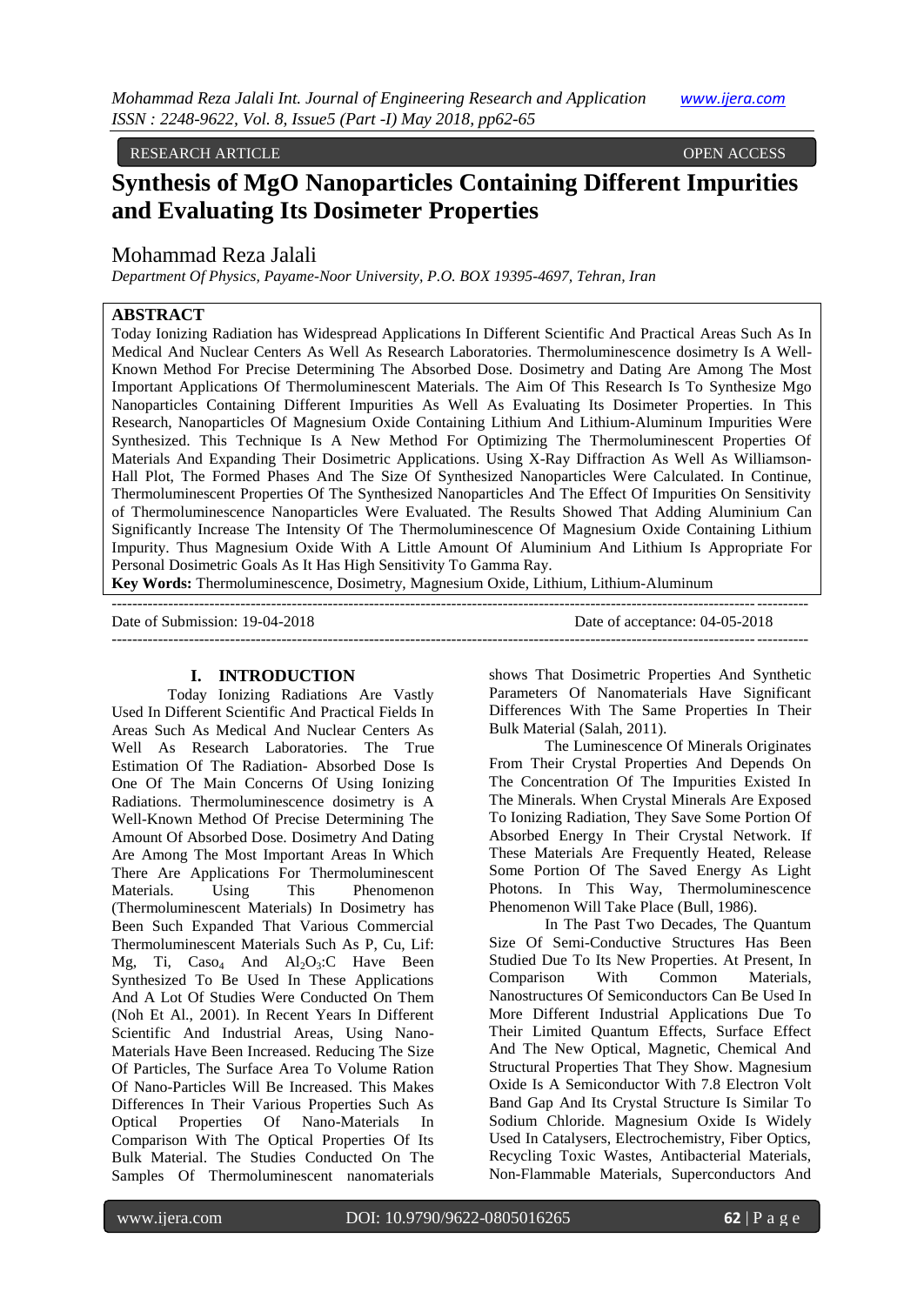Sensors Due To Their Unique Optic, Electric, Magnetic, Heat, Mechanical And Chemical Properties And Are Ideal Alternatives In Active Optic Equipment And Active Optic Compounds (Materials Which Have Luminescence Properties) (Jalili,2008). Alkali Metals Easily Combines with magnesium Oxide And Improve Its Optic Properties. In Recent Years, Magnesium Oxide Containing Different Impurities Has Been Widely Studied (Orante-Barron Et Al., 2005).

Thermoluminescence Is A Method For Studying Electrons And Hole Traps In The Solid Phase. It Also Is Used In Studying Synthetic Processes Of Trapping And Recombination. Evaluating And Comparing Thermoluminescence Data In Different Articles Indicate The Changes Of Thermoluminescence Results With Changes Of Synthesis Parameters (Method Of Synthesis, Synthesis Conditions, Type Of Impurity And Its Concentration) (Kadari, 2010). Most Of Thethermoluminescent Picks Were Observed Below100°C. These Picks Are Unstable At Room Temperature So Are Not Appropriate For Dosimetric Applications. Furthermore, It Was Reported That Some Thermoluminescence Picks Were Synthesized Above 100°C Through Different Methods. Yukihara Et Al. Have Studied The Thermoluminescent Properties And Optical Luminescence Of Mgo, Li, Gd Synthesized Through The Method Of Combustion Synthesis. In Another Word, The New Results Of Studying Mgo, Li, Gd, Support The Application Of These Materials As Athermoluminescent detector And Optical Luminescence. Optical Luminescent Properties Of Mgo, Li, Gd Is Comparable With Commercial  $Al_2O_3$ : C And Emission Spectrum In 315 Nm Is Related To  $Gd^{3+}$ . Double Impurity Of Lithium-Gadolinium Intensifies The Optical Luminescence Signals. Hence Eliminating Shallow Centers And Trapping Electrons Are Necessary For Decreasing The Fading Of Optical Luminescence Signals (Oliveira Et Al., 2013).

This Article Studies The easibility Of Synthesizing Mgo, Mgo:Li And Mgo:Al,Li Dosimeters Through Controlling Thermoluminescent Properties Using Solution Combustion Synthesis. Samples Of Magnesium Oxide Which Contain Impurity Or Are Without Impurity Were Synthesized Using Solution Combustion Synthesis And Their Properties Were Evaluated Using Thermoluminescence.

# **II. METHODOLOGY**

Samples Of Magnesium Containing An Impurity And Without Impurity Were Synthesized Through Solution Combustion Synthesis As Below:

Samples Without Impurity Were Prepared Through Solving 5.1 Gr Urea And 13.08 Gr Magnesium Nitrate 6-Water In 50 Milliliters Of Distilled Water (Yukihara Et Al., 2013). The Beaker Containing The Solution Was Put On The Magnetic Mixer Under 60°C And Mixing Was Continued For 45 Minutes With The Speed Of 350Rpm And Under Ventilator. Then Mixing Was Stopped And The Above- Mentioned Solution Was Put In The Oven And The Temperature Was Increased To 200°C And Fixed For 2 Hours to Dry The Solution. Then Immediately The Temperature Was Increased To 500°C And Fixed For 8 Minutes In Order To The Combustion Reaction Be Completed. The Combustion Reaction Eliminated All Additives. Reaction Stoichiometry Was Calculated Based On Reduction And Oxidation Reactions Between The Oxidizing And The Fuel (Prashantha Et Al., 2011). Equation (1):

 $2 \text{ Mg } (NO_3) + 5(NH)_2 \text{ CO} = 2 \text{ mgo} + 5H_2\text{O} + 5CO_2$  $+ 7N_2$ 

To Do Annealing Process, First, The Powders Were Fully Crashed And Then Were Poured Into An Alumina Crucible. Annealing Operation Was Done In An Insulating Furnace, Under Atmospheric Pressure While They Were Heated To 900°C For 2 Hours With A Heating Rate Of 5°C/Min. Then The Crucible Containing Powders Was Allowed To Remain In The Furnace To Be Cooled And Its Temperature Reaches Room Temperature. To Prepare Doped Samples Of Magnesium Oxide, The Experiment Was Repeated Through The Mentioned Process.

## **III. CHARACTERIZATION**

The Structure Of The Sample And The Size Of Particles Were Evaluated Through The Use Of An X-Ray Diffraction (XRD) Spectrometer. Beams Were Produced Through A60co Light Source. To Read The Radiated Samples, TLD Reader 7100 Was Used. From 50°C To 300°C, The Samples Were Read With Temperature-Scanning Rate Of10°C/Min. The Samples Were Heated Using A Programmed Furnace With  $\pm 1$  Degree Centigrade Accuracy And Immediately The Samples Were Cooled To Room Temperature. Using A Digital Scale With 0.00001 Precision, The Mass Of Samples Were Measured.

## **IV. RESULTS AND DISCUSSION**

XRD Model Of solution Combustion Synthesized Mgo: Li3%-Al1%Nano-Particles Is Indicated In Figure (1). The Spectrum Is Related To Mgo Nanoparticles. Evaluating The Achieved XRD Model Shows 3 Main Picks O Mgo. The Extra Picks Are Related To Impurities Which Entered Mgo Network.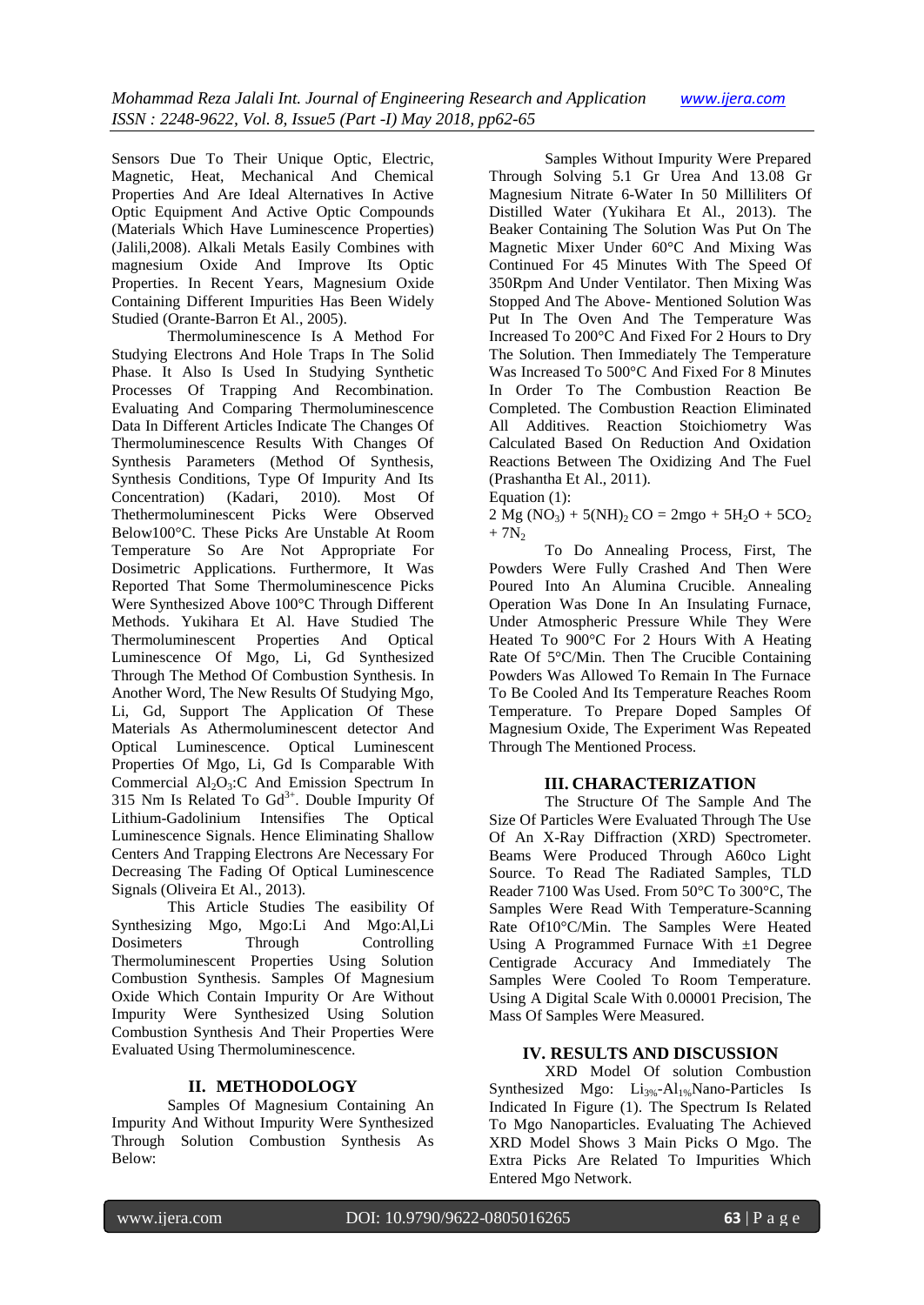

**Figure 1** XRD Model Of Solution Combustion Synthesized Mgo:  $Li_{3\%}$ -Al<sub>1%</sub> Nano-Particles

Furthermore, Using Williamson-Hall Plot And XRD Spectrum It Is Possible To Approximately Measure The Size Of Nanocrystals.

Equation (2):  $\beta cos\theta = \frac{0}{\alpha}$ 

D  $\frac{1}{2} + 4\varepsilon\theta$ In This Equation:

K Is Hall Constant

Λ Is X-Ray Wavelength

 $\varepsilon$  is network Strain

 $\beta$  Is The Width At Half Maximum In Radian Scale.  $\beta$  Was Measured For Magnesium Oxide Containing Aluminum And Lithium Impurity Contamination Whose Particle Diameter Was 42 Nano-Meter.

Each Time Heating Was Conducted Before Radiation At 500°C For 30 Minutes. Using 60CO Light Source, Mgo Nanoparticles, Mgo: Li3% And Mgo:  $Li_{3\%}$  -  $Al_{1\%}$  Were Radiated By Gamma Radiation As Much As 500 Mgy. Figure 2 Shows A thermoluminescent Curve For Mgo Nano-Particles Which Were Synthesized Through The Method Of Solution Combustion Synthesis Method. In Completely Pure Mgo, The Release Of Each Electron Is Due To The Heat Transfer Which Is Accompanied By The Formation Of A Hole I.E. The Number Of Electrons And The Holes Which Take Part In Electric Current Is Equal. So There Is No Electron Trap And The Electrons Can Easily Return To Their Lower Energy Levels And Release Their Extra Energy As Photons. As A Result, The Laminating Pure Mgo Nano-Particles Curve Does Not Have Thermoluminescent Picks (Jalili, 2008).



**Figure 2** Luminescent Mgo Nanoparticles Curve With 500 Mgy Gamma Radiation

Figure 3 Shows A thermoluminescent Curve For Mgo Nanoparticles With 3% Mole Of Lithium Contamination. According To This Figure, The Curve Of Luminescent Mgo: Li3% Nanoparticles Contains One Pick Which Was Appeared In 117.16°C And With The Intensity Of 3.52 N.A. The Pick Was Formed At Relatively Low Temperature So It Was Unstable And Is Not Appropriate For Dosimetry Applications.



**Figure 3** Luminescent Mgo: Li<sub>3%</sub> Nanoparticles Curve With 500 Mgy Gamma Radiation

Adding A Little Impurity To Mgo, The Number Of Carriers Of Electric Load Of Mgo Increased While Its Specific Electric Resistance Reduced. So The Thermoluminescent Property Of Mgo Increased. The Process Of Adding An Impurity To Mgo Is Called Contamination (Kadari, 2010). Figure 4 Shows Athermoluminescent Curve For Contaminated Mgo Nanoparticles With 3% Mole Of Lithium And1% Mole Of Aluminum Contamination. According To This Figure, The Curve Of Luminescent Mgo:  $Li_{3\%}$ -Al<sub>1%</sub> Nanoparticles Contains Two Picks Which Were Appeared In 123.78°C And 301.62°C And With Intensity Of 2.78 N.A And 56.67 N.A In Respect. These Picks Were More Stable That The Picks Related To Mgo And Mgo:Li<sub>3%</sub> Samples. In General These Nanoparticles Are Appropriate For Dosimetry Applications.



**Figure 4** Luminescent Mgo: Li<sub>3%</sub>-Al<sub>1%%</sub> Nanoparticles Curve With 500 Mgy Gamma Radiation